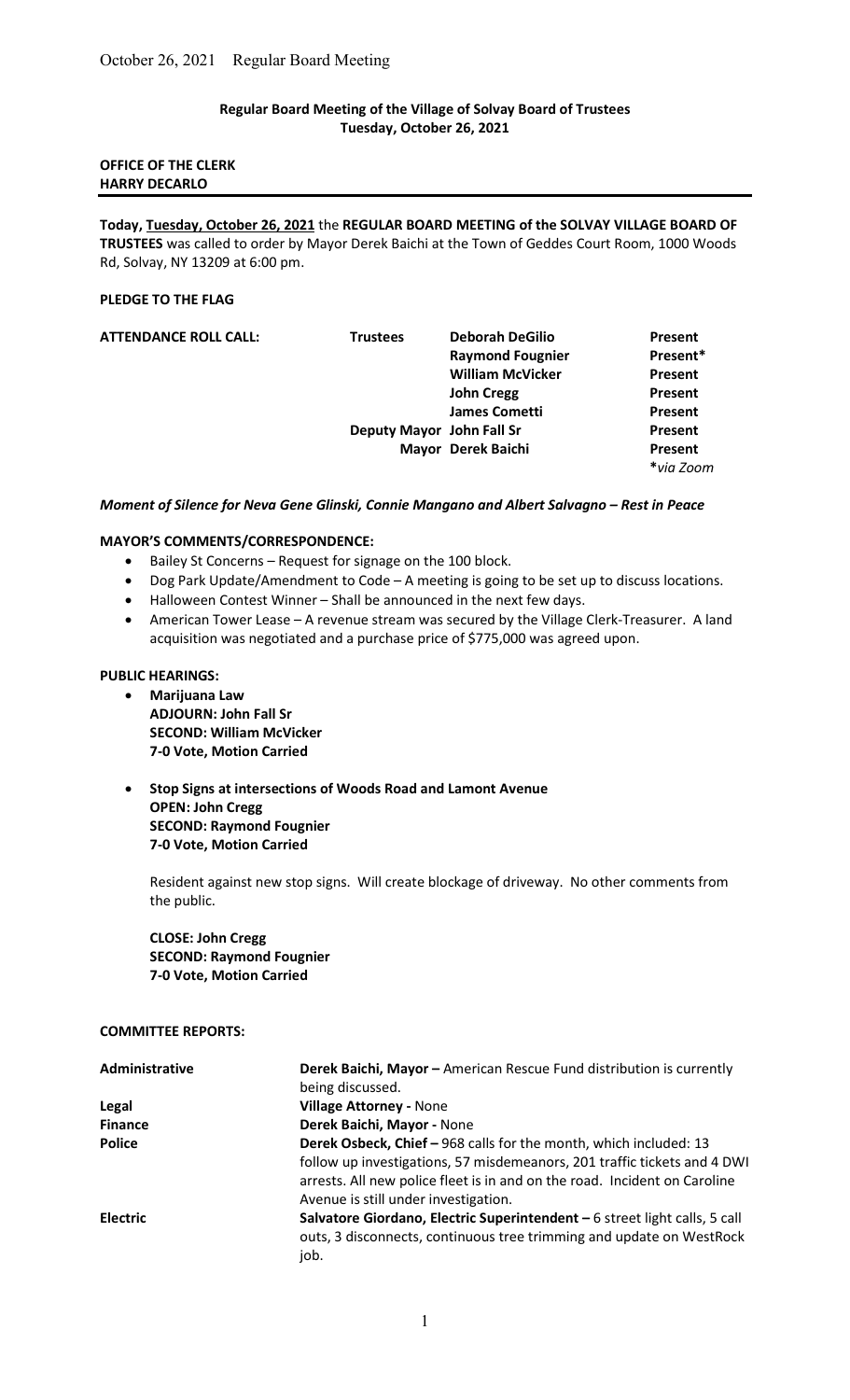| DPW/Highway                    | Andrew Burke, DPW Superintendent - New DPW vehicles and financing<br>options discussed. A special board meeting is scheduled for 11/9 to<br>make a decision. The order must be placed by 11/12 and will take<br>approximately 30 weeks for delivery. The vehicles that were sent to<br>Auctions International brought in \$28,000.                                                                                                                                                                                                                                                                                                                                                                                                                                                                                                                                                                                                                                                                                                                                                                                                                                                                                                                                                                                                                                                                                                                                                                                                                     |
|--------------------------------|--------------------------------------------------------------------------------------------------------------------------------------------------------------------------------------------------------------------------------------------------------------------------------------------------------------------------------------------------------------------------------------------------------------------------------------------------------------------------------------------------------------------------------------------------------------------------------------------------------------------------------------------------------------------------------------------------------------------------------------------------------------------------------------------------------------------------------------------------------------------------------------------------------------------------------------------------------------------------------------------------------------------------------------------------------------------------------------------------------------------------------------------------------------------------------------------------------------------------------------------------------------------------------------------------------------------------------------------------------------------------------------------------------------------------------------------------------------------------------------------------------------------------------------------------------|
| Library                        | Dan Golden, Library Director - As of Labor Day, we have resumed our<br>regular schedule of weekly public programs including the following:<br>Children's Storytime, every Tuesday morning at 10:15am, Free Movie<br>Night, every second and fourth Wednesday at 5:30pm, Gaming and<br>Streaming with Brian, every Thursday afternoon at 4pm and crafting<br>with Carolyn, every Friday at 2pm and Chair Yoga with Carrie Frank,<br>every Sunday at 2pm. This fall season, we had hoped to arrange<br>another Open House for local businesses here in the area and another<br>Holiday party that take place in December. Because of the ongoing<br>covid situation, both events have been postponed until next year.<br>Work continues taking photos of paintings and posters in the Solvay<br>Process Room and adding them to our digital files. The Solvay Process<br>collection includes hundreds of posters from past high school<br>productions, geographic maps, and old photos and paintings from<br>around the area. We recently started taking digital photos of these<br>larger documents, to add to our database of scanned materials. In the<br>coming school year, we are hoping to increase the number of contacts<br>and joint projects with the Solvay Union Free School District, as our<br>common goal is to boost learning and literacy here in the community.<br>We continue to ask everyone to wear masks in the building, as per the<br>directive from County Executive Ryan McMahon regarding masks in<br>schools and libraries. |
| <b>Codes</b>                   | Aaron Sauer, Code Enforcement - 71 violations for the month which<br>included: 4 unlicensed vehicles, 3 units unfit for occupancy.                                                                                                                                                                                                                                                                                                                                                                                                                                                                                                                                                                                                                                                                                                                                                                                                                                                                                                                                                                                                                                                                                                                                                                                                                                                                                                                                                                                                                     |
| <b>Stormwater/Montrose Ave</b> | Mark Malley, Village Engineer - None                                                                                                                                                                                                                                                                                                                                                                                                                                                                                                                                                                                                                                                                                                                                                                                                                                                                                                                                                                                                                                                                                                                                                                                                                                                                                                                                                                                                                                                                                                                   |

## Additional Resolutions from the Village Board:

Trustee Cometti added:

Authorization from the Board of Trustees to approve the purchase of new signage, radar and equipment for the Solvay Police Department from Kustom Signals, Inc. 9652 Loiret Blvd, Lenexa, KS 66219-2406 for an amount not to exceed \$25,409.

# PUBLIC COMMENT: (Five Minute Time Limit Per Petitioner)

Ron Reudink, Village Resident expressed is disagreement with Resolution #5 regarding payout of un-used sick time for a recently retired village employee.

Joe Britton, Village Resident questioned the recent resolution for an audit/investigation. Mr. Britton also questioned the contribution to the campaign funds of Trustee DeGilio by the Onondaga county Comptroller.

Salvatore Sciuga, Village Resident stated how an active investigation was not taking place and it's a lot different than an audit.

Trustee Cometti provided an update regarding the Deer Management committee.

#### RESOLUTIONS:

- 1. Authorization from the Board of Trustees to pay C&S Engineers \$22,517.50 for services rendered from 9/1/21 to 9/30/21. (Total Cost to the Village is: \$18,417.50)
	- Below are the specific projects that will be reimbursed through Grant or the County:
		- Invoice No. 0197539 Project No. 114.224.001 Tree Reimbursable Grant
		- Invoice No. 0197543 Project No. 114.240.001 Reimbursable Grant

 MOTION: John Fall Sr SECOND: James Cometti

AYES: 7 NAYES: 0 MOTION CARRIED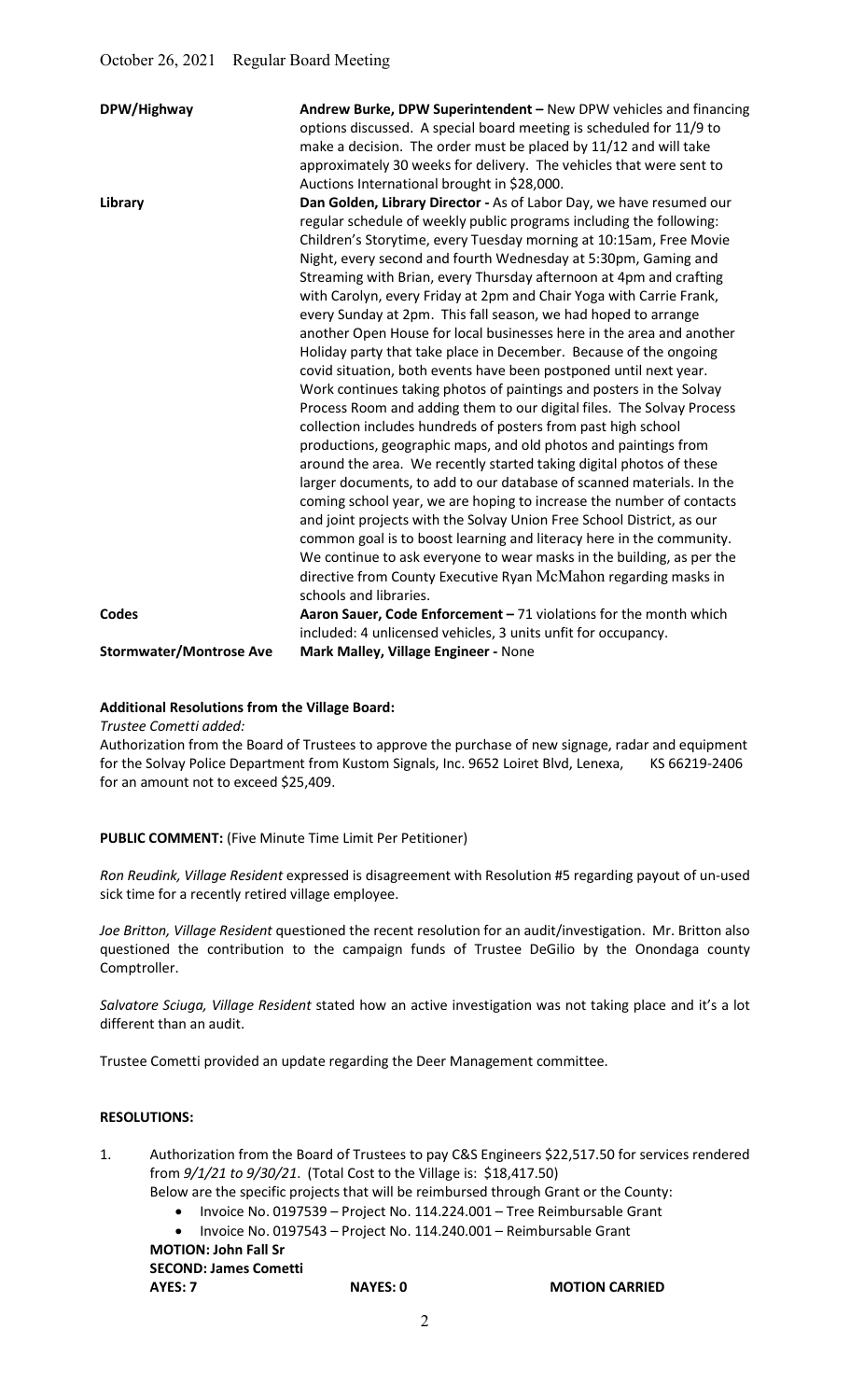2. Authorization from the Board of Trustees to pay the Cerio Law Offices \$10,168.00 for services rendered for the month of September 2021. A detailed list of charges has been provided to the Board of Trustees. MOTION: William McVicker

| <b>SECOND: John Cregg</b> |                 |                       |
|---------------------------|-----------------|-----------------------|
| AYES: 7                   | <b>NAYES: 0</b> | <b>MOTION CARRIED</b> |

3. Authorization from the Board of Trustees to approve the minutes from the September 28, 2021 Regular Village Board Meeting and the Reading of the Minutes be herewith dispensed. MOTION: John Cregg SECOND: Raymond Fougnier<br>AYES: 7 NAYES: 0 MOTION CARRIED

4. Authorization from the Board of Trustees to promote Matt Ryan to Sergeant at the salary of \$85,365.00 and an effective date of October 30, 2021. MOTION: James Cometti SECOND: John Fall Sr

| <b>Deborah DeGilio</b>  | <b>Trustee</b> | <b>Voted</b> | Yes                                    |
|-------------------------|----------------|--------------|----------------------------------------|
| <b>Raymond Fougnier</b> | <b>Trustee</b> | <b>Voted</b> | Yes                                    |
| <b>William McVicker</b> | <b>Trustee</b> | <b>Voted</b> | <b>Yes</b>                             |
| <b>John Cregg</b>       | <b>Trustee</b> | <b>Voted</b> | Yes                                    |
| <b>James Cometti</b>    | <b>Trustee</b> | <b>Voted</b> | Yes                                    |
| John Fall Sr            | <b>Trustee</b> | <b>Voted</b> | Yes                                    |
| Derek Baichi            | <b>Mayor</b>   | <b>Voted</b> | Yes<br><b>Motion</b><br><b>Carried</b> |

5. Authorization from the Board of Trustees to compensate John Kurtz for 42 un-used sick days. MOTION: John Cregg

| Deborah DeGilio         | <b>Trustee</b> | <b>Voted</b> | Yes                                           |
|-------------------------|----------------|--------------|-----------------------------------------------|
| <b>Raymond Fougnier</b> | <b>Trustee</b> | <b>Voted</b> | Yes                                           |
| <b>William McVicker</b> | <b>Trustee</b> | <b>Voted</b> | Yes                                           |
| John Cregg              | <b>Trustee</b> | <b>Voted</b> | Yes                                           |
| James Cometti           | <b>Trustee</b> | Voted        | Yes                                           |
| John Fall Sr            | <b>Trustee</b> | <b>Voted</b> | Yes                                           |
| Derek Baichi            | <b>Mayor</b>   | <b>Voted</b> | <b>Yes</b><br><b>Motion</b><br><b>Carried</b> |

6. Authorization from the Board of Trustees to promote Justin Mersfelder to Line Worker II after his successful completion of apprentice training on 10/29/21. The new rate of pay is \$40.68 per hour with an effective date of 10/30/21. MOTION: John Fall Sr

SECOND: John Cregg

| <b>Deborah DeGilio</b>  | <b>Trustee</b> | Voted        | <b>Yes</b> |
|-------------------------|----------------|--------------|------------|
| <b>Raymond Fougnier</b> | Trustee        | <b>Voted</b> | <b>Yes</b> |
| <b>William McVicker</b> | <b>Trustee</b> | <b>Voted</b> | <b>Yes</b> |
| <b>John Cregg</b>       | <b>Trustee</b> | <b>Voted</b> | Yes        |
| <b>James Cometti</b>    | <b>Trustee</b> | <b>Voted</b> | Yes        |